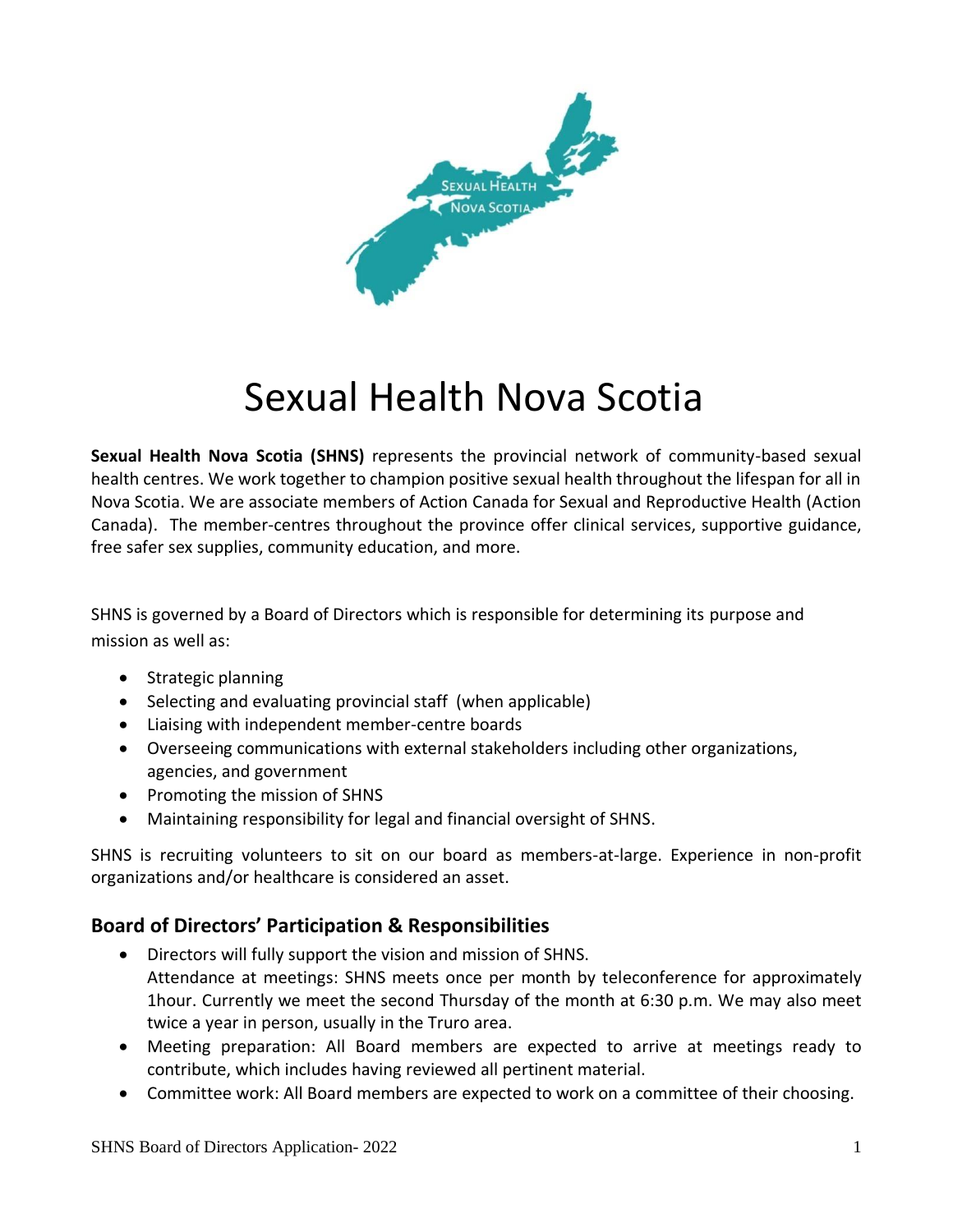- Travel: Some travel may be required, usually in the Truro or Metro area. Mileage expenses for meetings are covered by SHNS.
- Participation in orientation, educational and planning sessions: Minimal time requirement (perhaps once per year).
- Working with SHNS staff and independent member-centres: SHNS is responsible as the employer of provincial staff (not including the member-centre staff).
- Attendance at events: We encourage our Directors to attend any relevant fund raising events, conferences, and other initiatives.
- Legal and financial responsibilities: As with any non-profit Board, Directors are legally responsible for the governance of the organization, which includes oversight of legal, financial, and human resource matters.

## **Benefits**

- Tangible contribution to improving the sexual health of Nova Scotians
- Opportunity to work with people who are passionate about healthy sexuality
- Professional development opportunities that are transferable to the private sector
- Board of Directors liability insurance
- Travel, lodging, and meal expenses may be reimbursed for in-person meetings.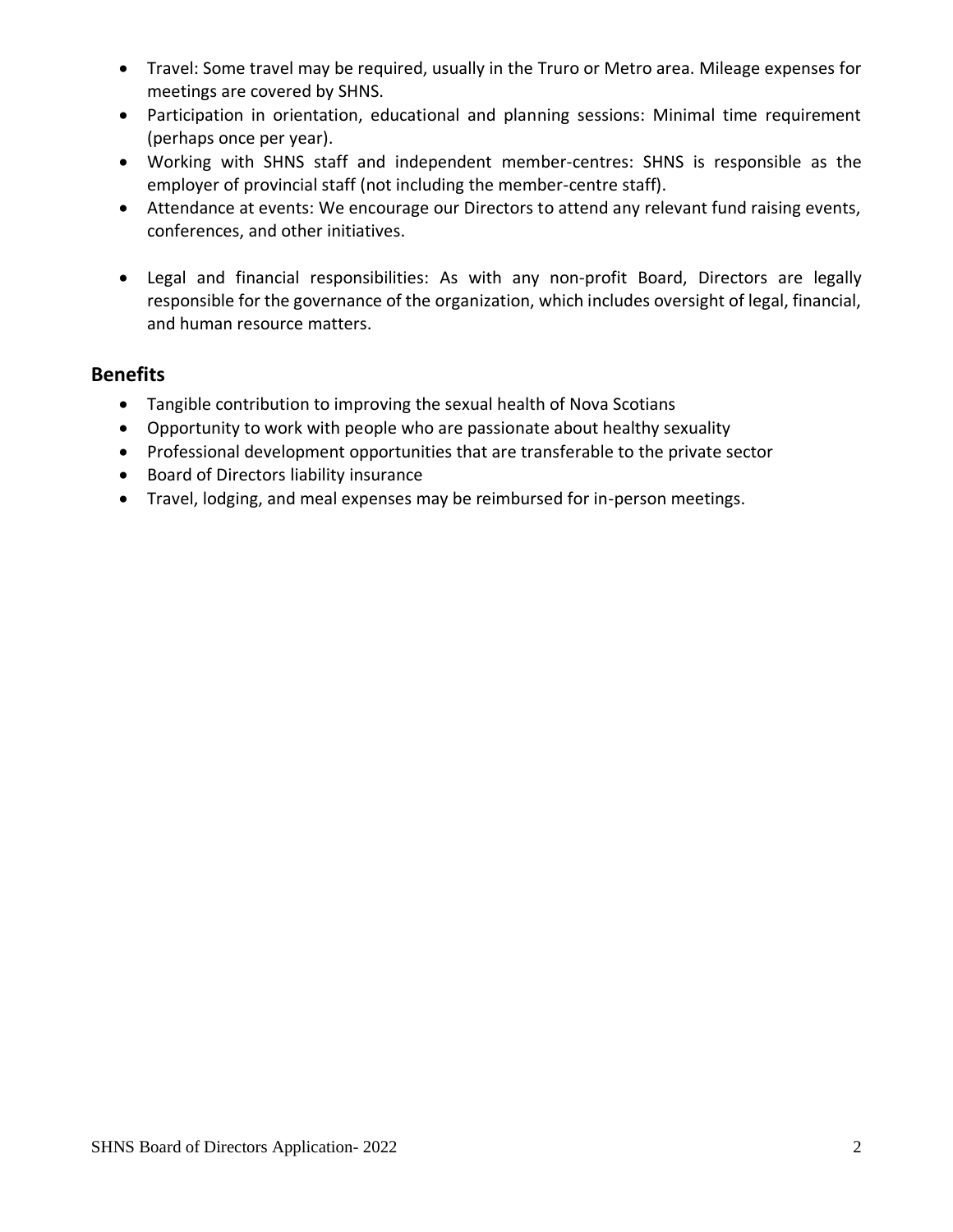## Application for Nomination to the Board of **Directors**



All applicants will be sent a confirmation email upon receipt of their application. While we appreciate each person's interest, we have limited seats at this time and only those selected for an interview will be contacted further. Applicants may include a resume with their application.

| <b>Contact Information</b>                           |                                                     |  |  |
|------------------------------------------------------|-----------------------------------------------------|--|--|
| Name:                                                | <u> 1980 - Johann Barbara, martxa alemaniar arg</u> |  |  |
| <b>Mailing Address:</b>                              |                                                     |  |  |
|                                                      |                                                     |  |  |
| Phone:                                               |                                                     |  |  |
| Email:                                               |                                                     |  |  |
|                                                      |                                                     |  |  |
| Why are you interested in being a SHNS board member? |                                                     |  |  |
|                                                      |                                                     |  |  |
|                                                      |                                                     |  |  |
|                                                      |                                                     |  |  |
|                                                      |                                                     |  |  |
|                                                      |                                                     |  |  |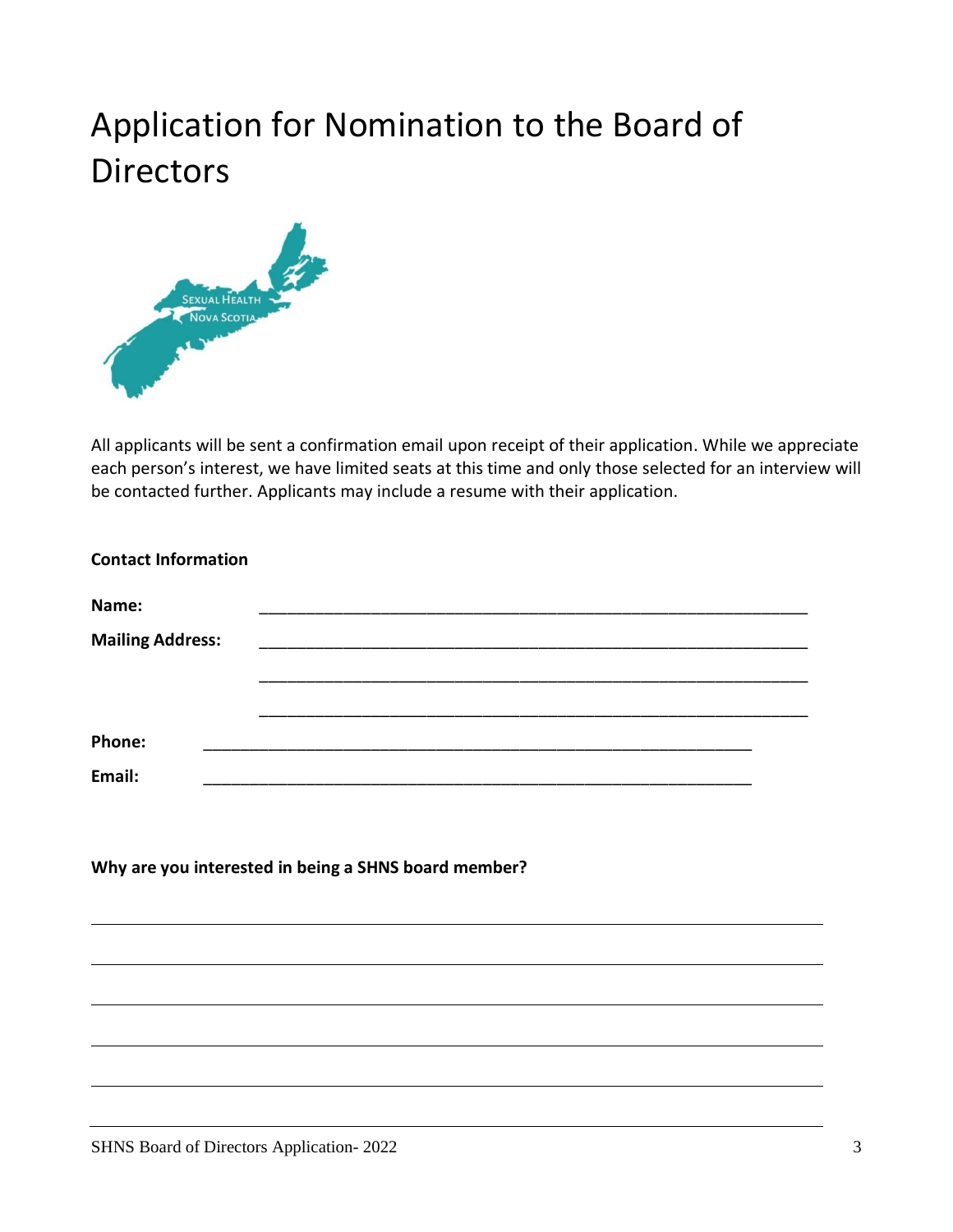**What knowledge and skills do you have that will benefit SHNS?**

**List the boards on which you serve/have served.**

**List any other volunteer activities and your role.**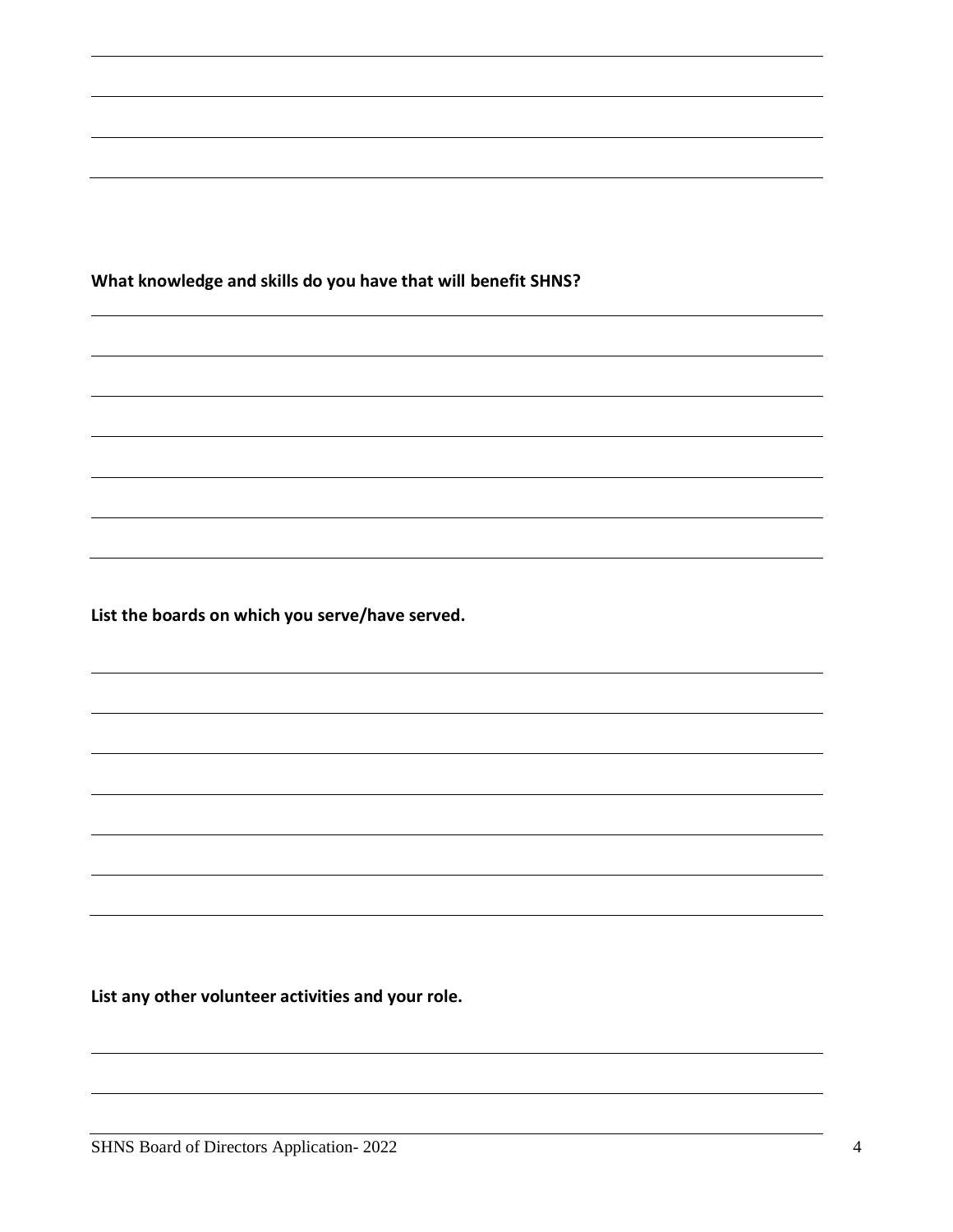| <b>Agreement and Signature</b> |  |  |
|--------------------------------|--|--|
|--------------------------------|--|--|

By submitting this application, I affirm that the facts set forth in it are true and complete. I understand that if I am accepted as a volunteer, any false statements, omissions, or other misrepresentations made by me on this application may result in my immediate dismissal.

| Name (printed) |      |  |
|----------------|------|--|
|                |      |  |
| Signature      | Date |  |

Thank you for your interest in SHNS. Please email your signed application and resume (optional) to contact@wintercullen.ca Please enter "SHNS BOARD APPLICATION" in the subject line.

**References** (no immediate family or friends please)

*Reference # 1*

| Name: |  | _____________________ | ________________ |
|-------|--|-----------------------|------------------|
|       |  |                       |                  |

**Relationship:** \_\_\_\_\_\_\_\_\_\_\_\_\_\_\_\_\_\_\_\_\_\_\_\_\_\_\_\_\_\_\_\_\_\_\_\_\_\_\_\_\_\_\_\_\_\_\_\_\_\_\_\_\_\_\_\_\_\_\_\_\_\_\_\_\_\_\_\_\_\_

**Email address:** \_\_\_\_\_\_\_\_\_\_\_\_\_\_\_\_\_\_\_\_\_\_\_\_\_\_\_\_\_\_\_\_\_\_\_\_\_\_\_\_\_\_\_\_\_\_\_\_\_\_\_\_\_\_\_\_\_\_\_\_\_\_\_\_\_\_\_\_\_

**Daytime phone:** \_\_\_\_\_\_\_\_\_\_\_\_\_\_\_\_\_\_\_\_\_\_\_\_\_\_\_\_\_\_\_\_\_\_\_\_\_\_\_\_\_\_\_\_\_\_\_\_\_\_\_\_\_\_\_\_\_\_\_\_\_\_\_\_\_\_\_\_

*Reference # 2*

**Name:** <u>and</u> *n n n n n n n n n n n n n n n n n n n n n n n n n n n n n n n n n n n*